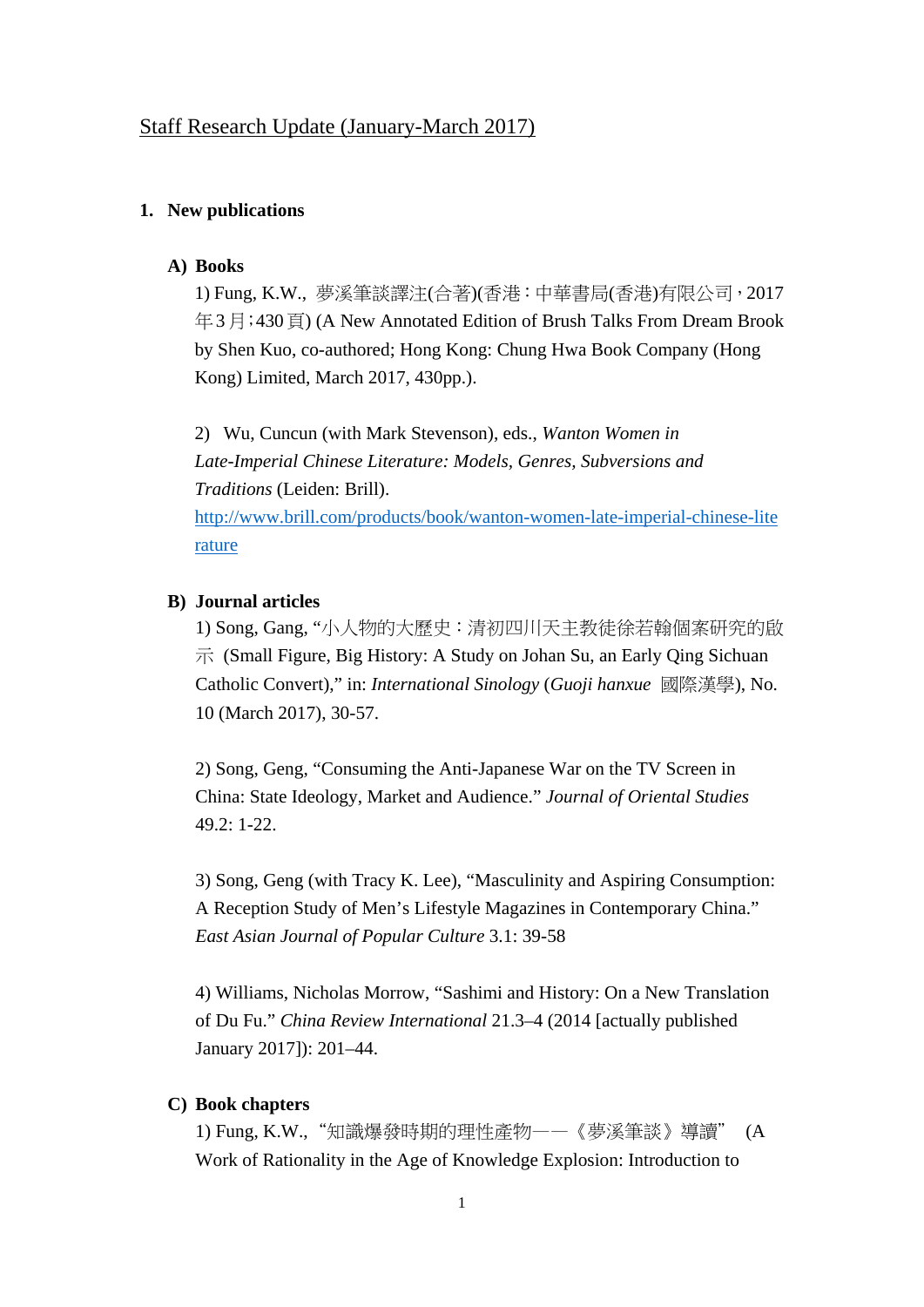Mengxi bi tan), in K. W. Fung (co-authored), *A New Annotated Edition of Mengxi bi tan* (Hong Kong: Chung Hwa Book Company (Hong Kong) Limited, March 2017), pp.1-24.

2) Klein, Lucas, "1976, April 4: Poems from Underground," in David Der-wei Wang, ed*., New Literary History of Modern China* (Cambridge, MA: Belknap Press of Harvard University Press, 2017).

3) Lin, Pei-yin, "How China is Changed by Deng Lijun and Her Songs," in Steve Tsang, ed., *Taiwan's Impact on China* (Basingstoke: Palgrave Macmillan, 2017), pp. 179-202.

4) Wu, Cuncun, "Late Ming Urban Life and Wanton Women in Huang Fangyin's Short Plays," in Mark Stevenson and Cuncun Wu, eds, *Wanton Women in Late-Imperial Chinese Literature: Models, Genres, Subversions and Traditions* (Leiden: Brill, 2017), pp.105-128.

### **D) Book review**

1) Yang, Binbin, review of *Burying Autumn: Poetry, Friendship, and Loss*, by Ying Hu, *China Review International* 21. 3-4 (2017): 277-280.

## **2. Conference presentations**

1) Fung, K.W. , Discussant for the HKIHSS- SOKENDAI Symposium on "The Past, Present, and Future of Radiation and Everyday Technology in Japan and US in the 20th and 21st Centuries," Hong Kong Institute for the Humanities and Social Sciences, HKU, February 21, 2017.

2) Lin, Pei-yin, "Enlightenment, Social Instruction, and Female Bond: Love/Marriage Narratives and Representations of Women in Wartime Taiwan's Literature," Association for Asian Studies Annual Conference, Toronto, Canada, March 16-19, 2017.

3) Lin, Pei-yin, "Eco-ethnography, Acculturation, and Marginality: Strategies of Translating Taiwan's Dutch Past in Wang Jiaxiang's *Daofeng neihai*, Chen Yaochang's *Fu'ermosha sanzu ji*, and Ping Lu's *Posuo zhi dao*," European Association of Taiwan Studies Conference, Venice, Italy, March 2-5, 2017.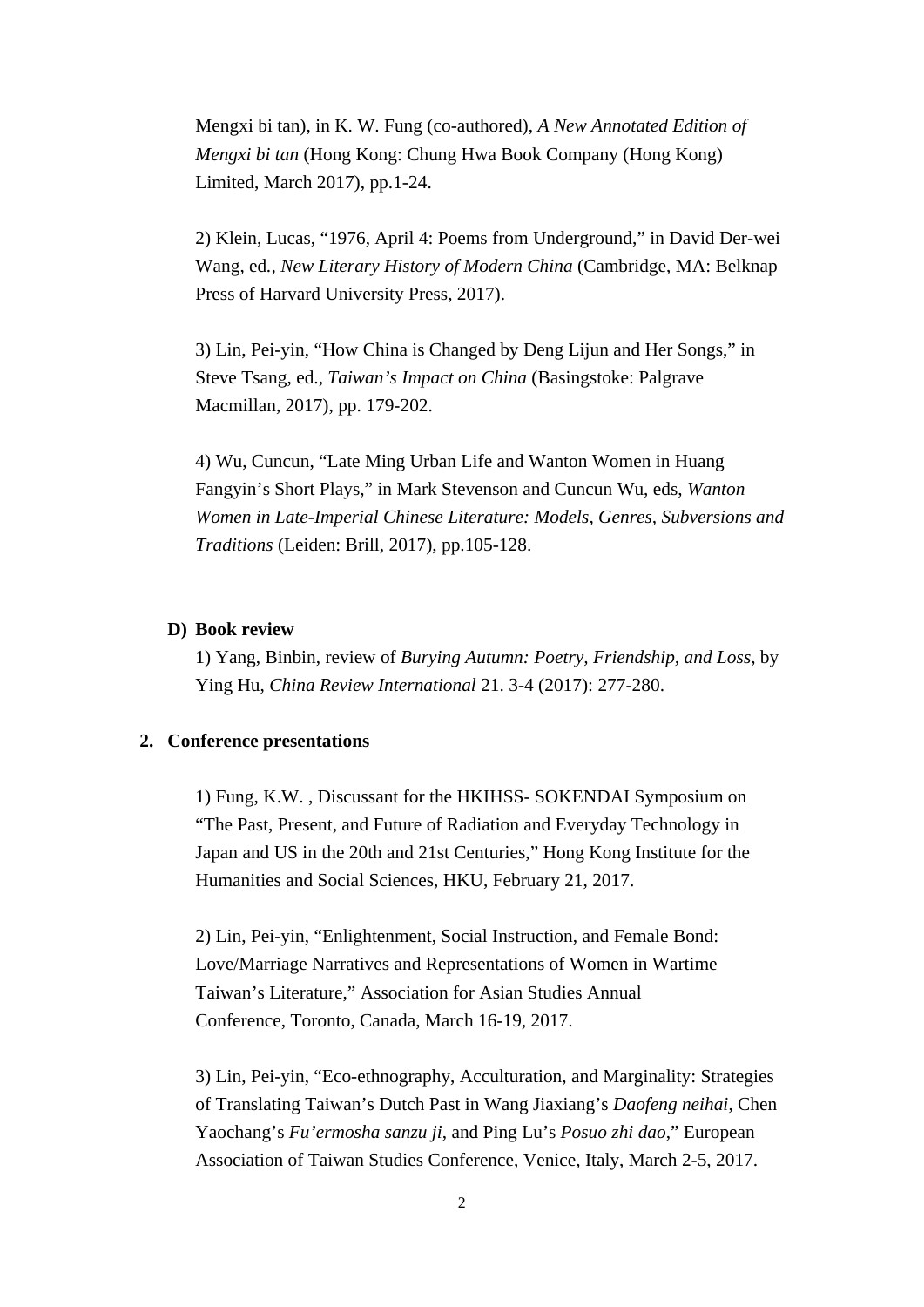4) Ng, Eva, "Language and Disadvantage before the Law–When Medical Doctors Waive Their Right to an Interpreter," First International Conference on Legal and Healthcare Interpreting, The University of Hong Kong, Hong Kong, 24–25 February 2017.

5) Ng, Eva, "A Historical Review of Court Interpreting in Hong Kong," 1st Hong Kong Baptist University International Conference on Interpreting, Hong Kong Baptist University, Hong Kong, 9–10 March, 2017.

6) Song, Geng, "Masculinities at the Margins: Imagining the *Jianghu* Space in the Past and Present," Association for Asian Studies annual conference, Toronto, 18 March, 2017.

7) Tang, P. L., 從新出金文談《尚書》的訓詁問題──「亂,治也」重探 (A study of *Shangshu* exegesis based on new sources from bronze inscriptions), 方法與理論──訓詁學的傳承與發展國際學術研討會 (Methodology and Theory: The International Conference on Chinese Exegesis), Department of Chinese Language and Literature, The Chinese University of Hong Kong, March 10-11, 2017.

8) Yang, Binbin, "A Pictorial Autobiography by Zeng Jifen and China in the Early 1930's," Association for Asian Studies annual conference, Toronto, March 16-19, 2017.

9) Yeung, M. S., "Catholic Agent, Language Teacher and Chinese Literature Promoter: Yen Pwoin Ming and his role in the History of Chinese-Western Relations," The Southeast Conference of the Association for Asian Studies, Mississippi, January 13-15, 2017.

### **3. Grants and Awards**

1) Dr K W Fung, in his capacity of Collaborator, engaged in the Collaborative Research Fund Project entitled "Making Modernity in East Asia: Technologies of Everyday Life, 19th-21st Centuries 打造現代東亞:十九至廿一世紀的日 用技術" (HKD 6.62 million, project based in the Hong Kong Institute for the Humanities and Social Sciences, HKU, supported by the Collaborative